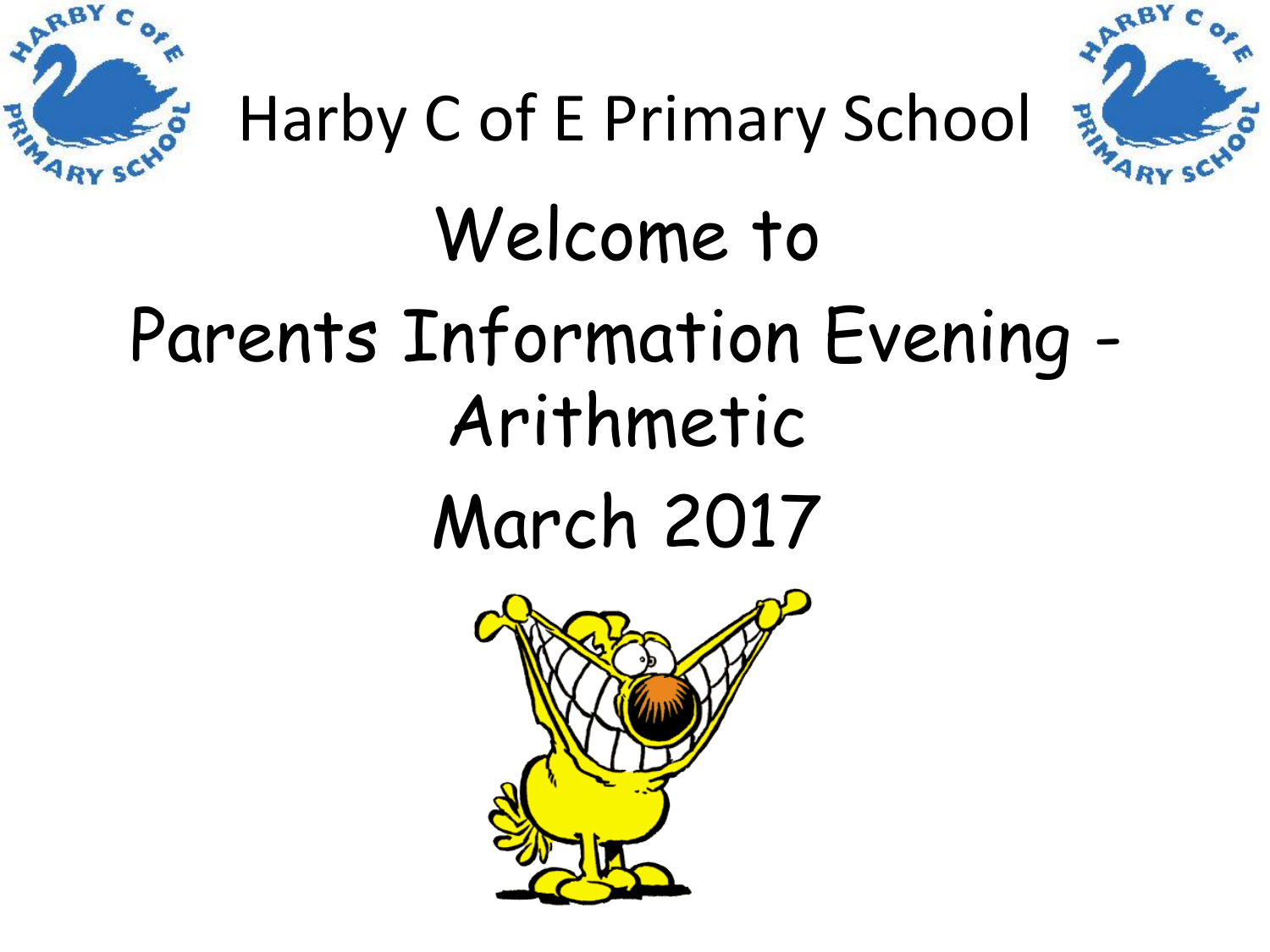

### So, why are we here?

**Purpose of tonight's meeting;**

**To explain the school calculation policy in regards to arithmetic, To give examples of arithmetic calculation, To demonstrate the need to consider efficient strategies, To look at some of the test material and expected standards.**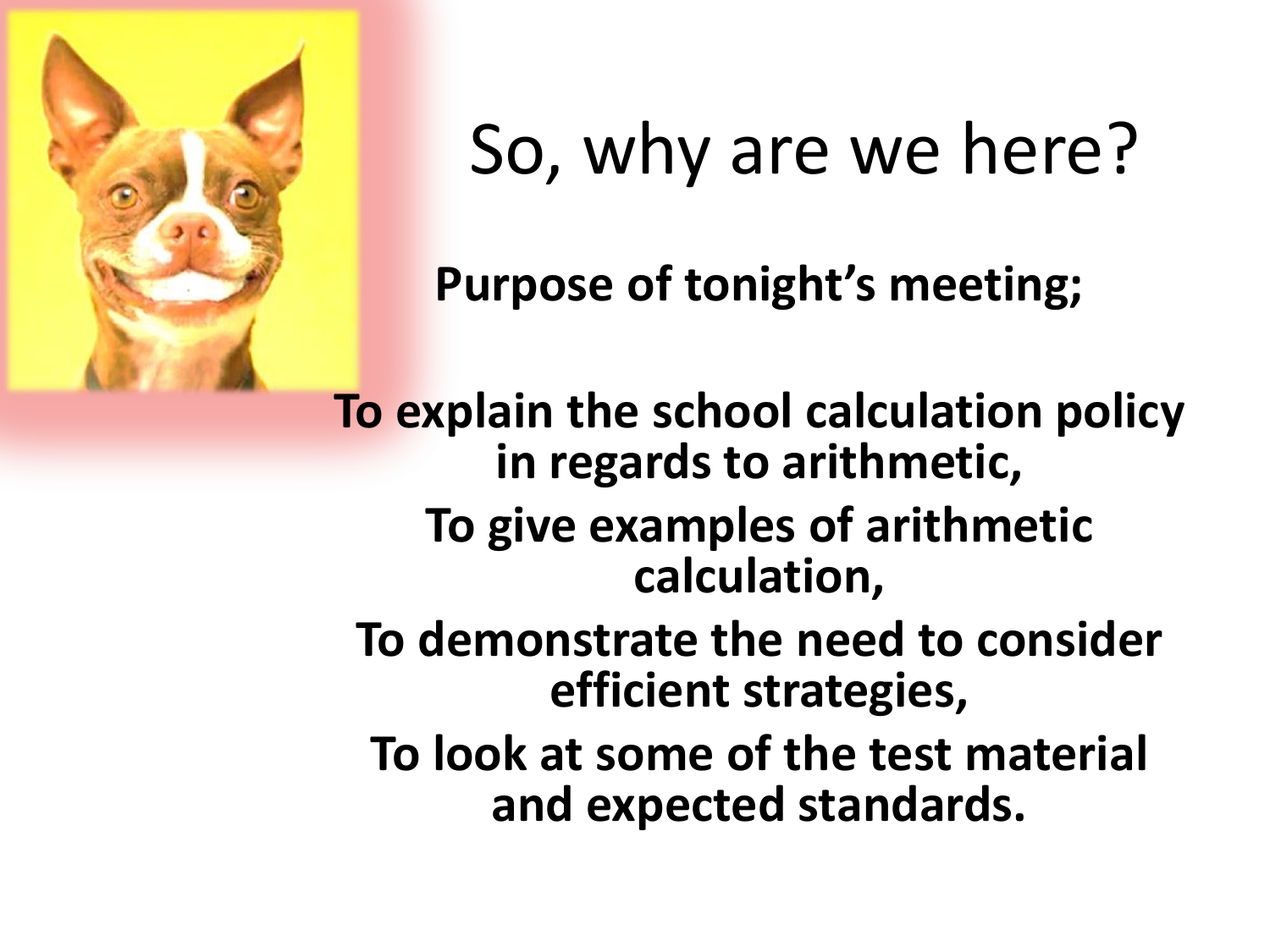#### School Calculation Policy

So, what is meant by 'arithmetic'?

Typically what is thought of: 'The Four operations' Mental arithmetic Written arithmetic Times tables Etc.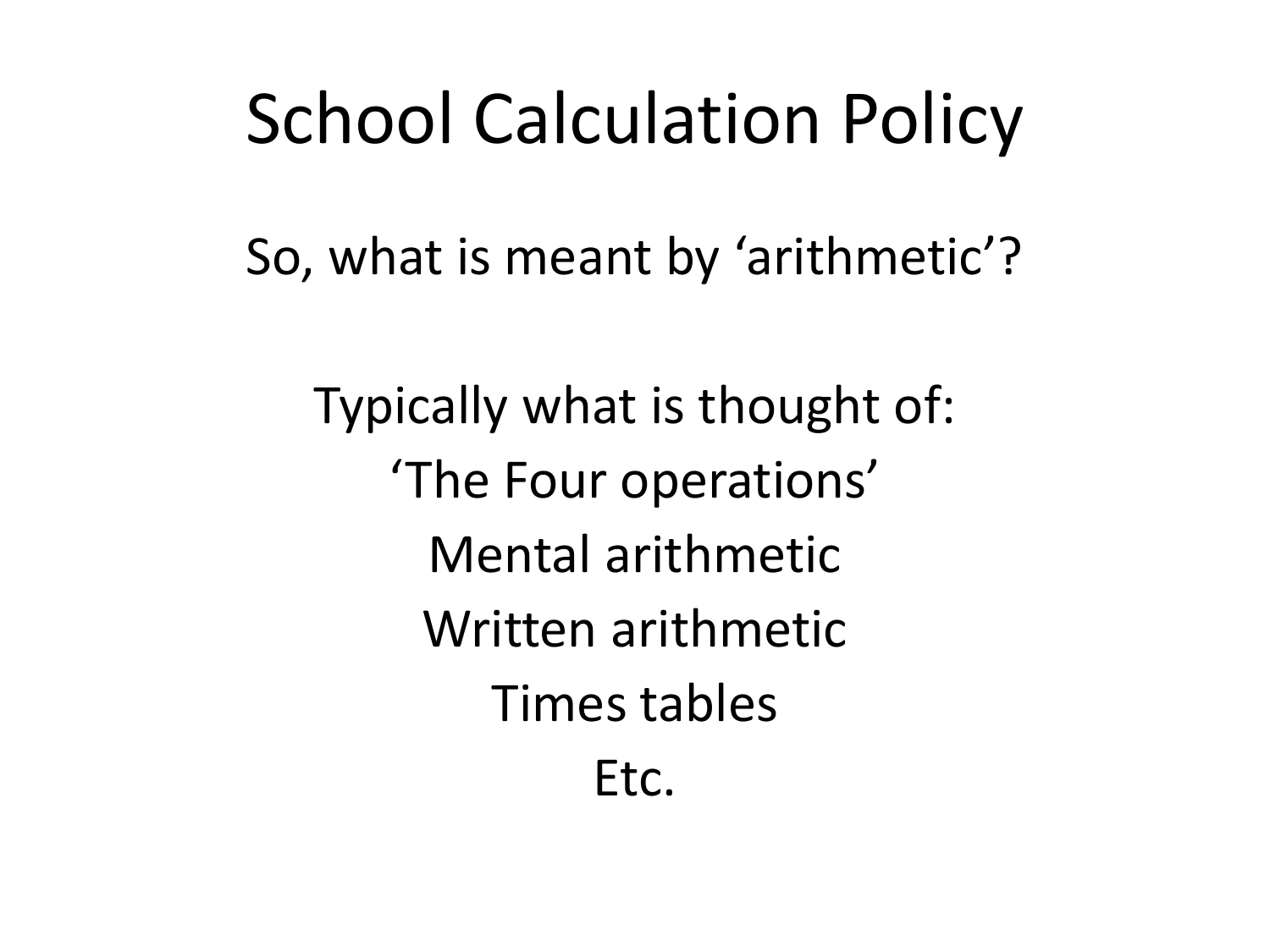# Harby Primary School Calculation Tonight's presentation will **Policy**

revolve around our recently revised calculation policy.

Developed in line with new curriculum.

Supports children in wider understanding of number and calculation as well as formal methods



All the calculation work in school is underpinned by this document and reflects the work carried out in lessons.

It is published on our website

All children are able to access the same curriculum at their own depth of understanding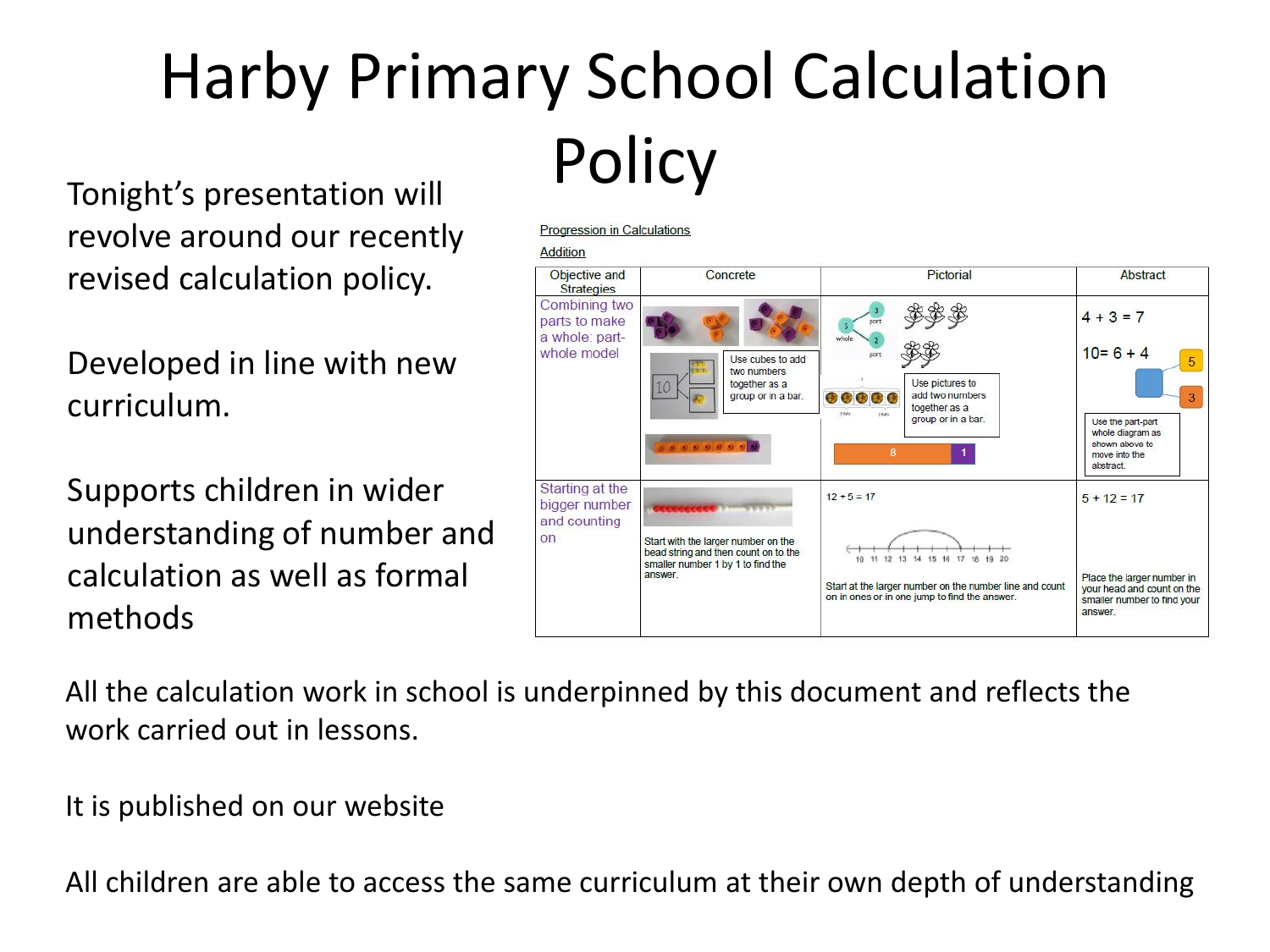#### Concrete methods

What are concrete methods? Concrete methods rely on the of equipment or apparatus to illustrate numbers.

These are quite literally 'the building blocks' of Arithmetic.

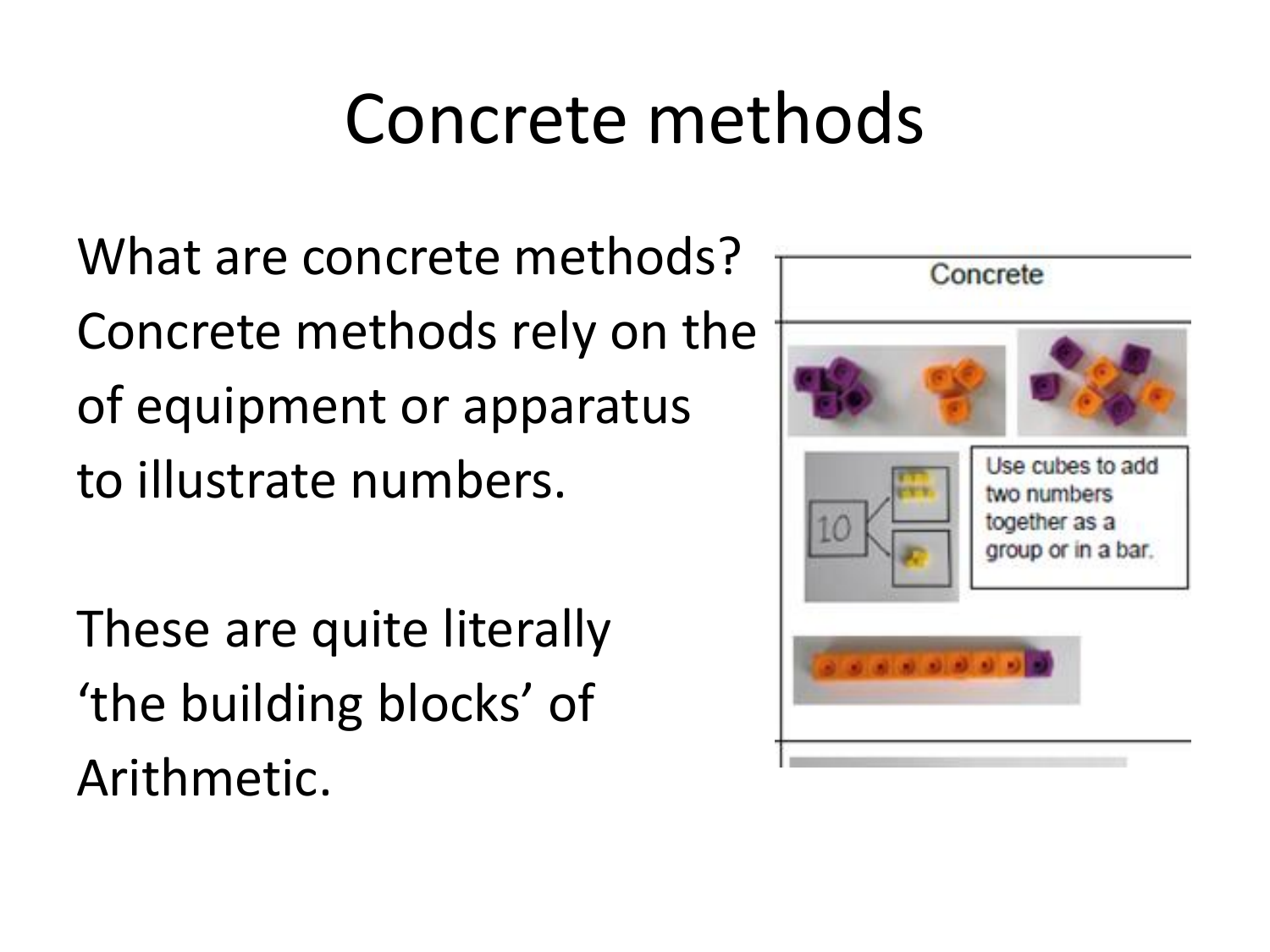#### Modelling (pictorial methods) of arithmetic

- As children develop concrete understanding we encourage the development of a range of ways to model the activities they are carrying out. These help the understanding of what they are doing and are not aimed at calculation but rather at developing number sense and spotting relationships.
- Bar model (part-part-whole). Used for all operations and fractions
- Arrays (area models). Used for multiplication and division as well as fractions.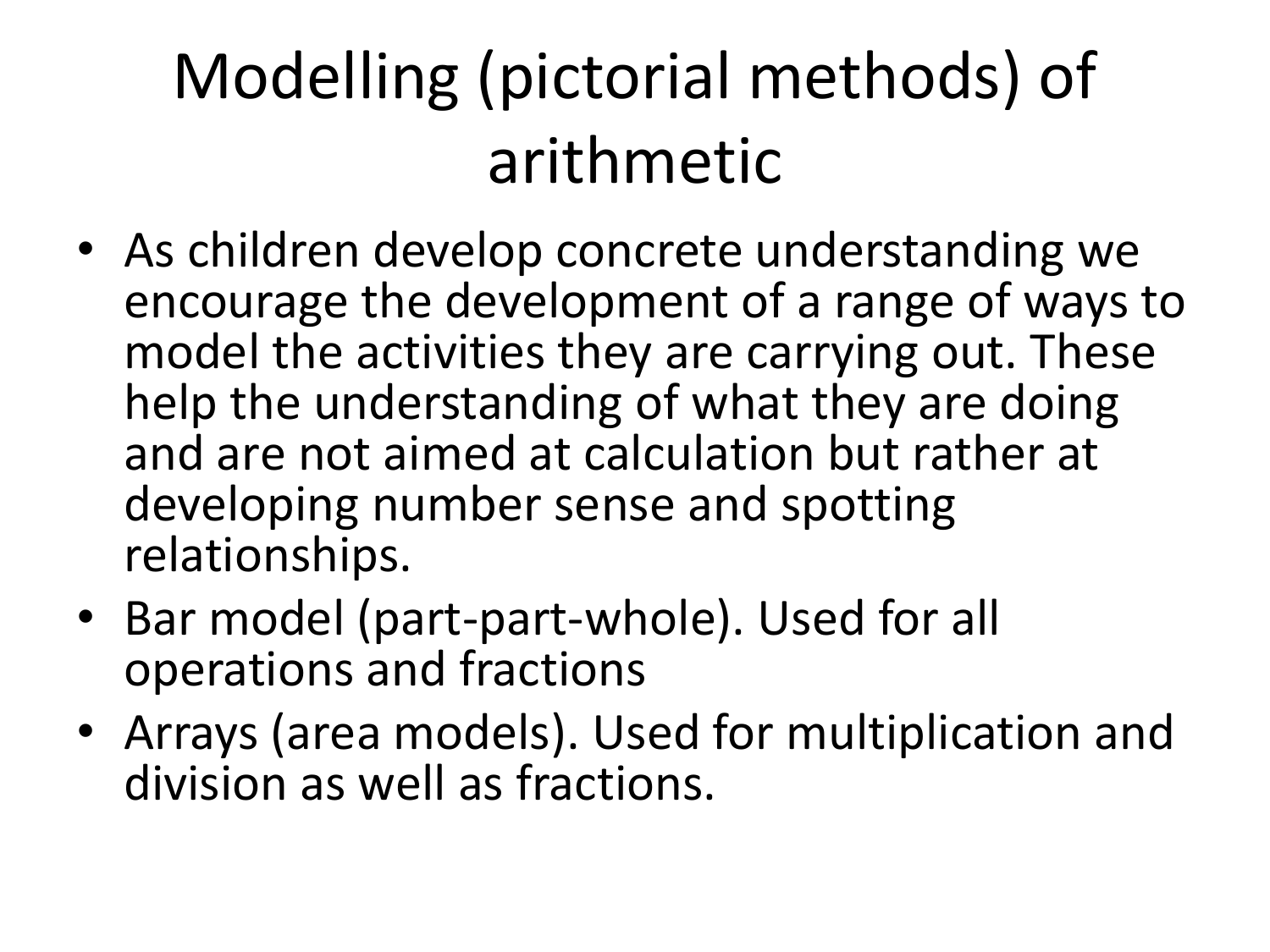### Calculation methods

- There are many ways to crack a nut!
- Children have to consider the most appropriate method.
- Consider the numbers involved
- Partitioning (supports use of vertical methods)
- Numberline (useful for all operations and links to bar model)
- Vertical methods (abstract)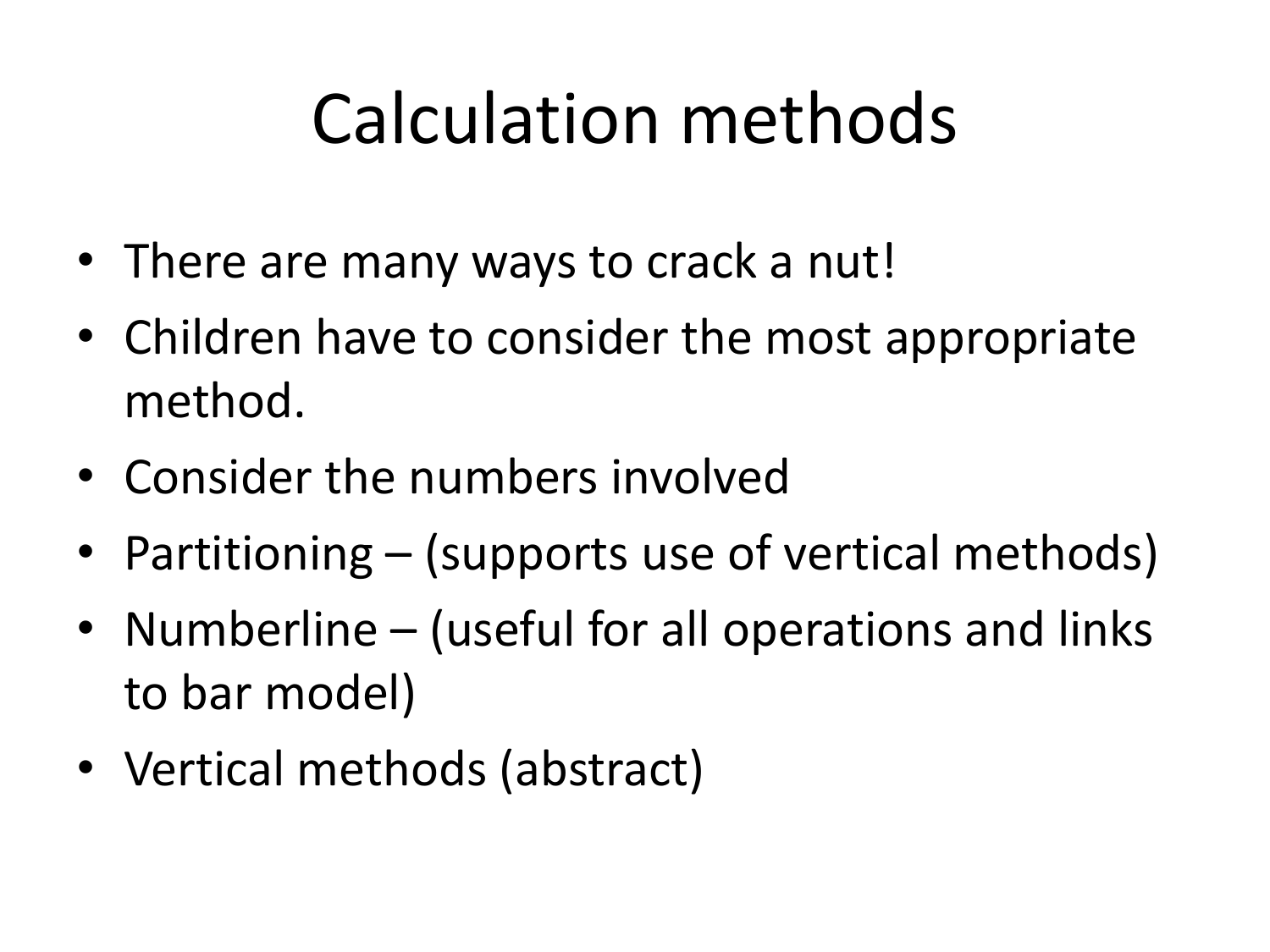#### A sledgehammer to crack a nut!



Come on Darlingt Surely, you don't need a sledgehammer to crack a nut...

 $08$ 

 $756$ 

 $\stackrel{\circ}{\textbf{d}}\stackrel{\circ}{\textbf{d}}\stackrel{\circ}{\textbf{d}}\stackrel{\circ}{\textbf{d}}$ 993

"A key issue ... to improve pupil's understanding of mathematics by focusing more on concepts and development of insight, and by relying less on teaching 'rules"."

Mathematics: made to measure, OfSTED, May 2012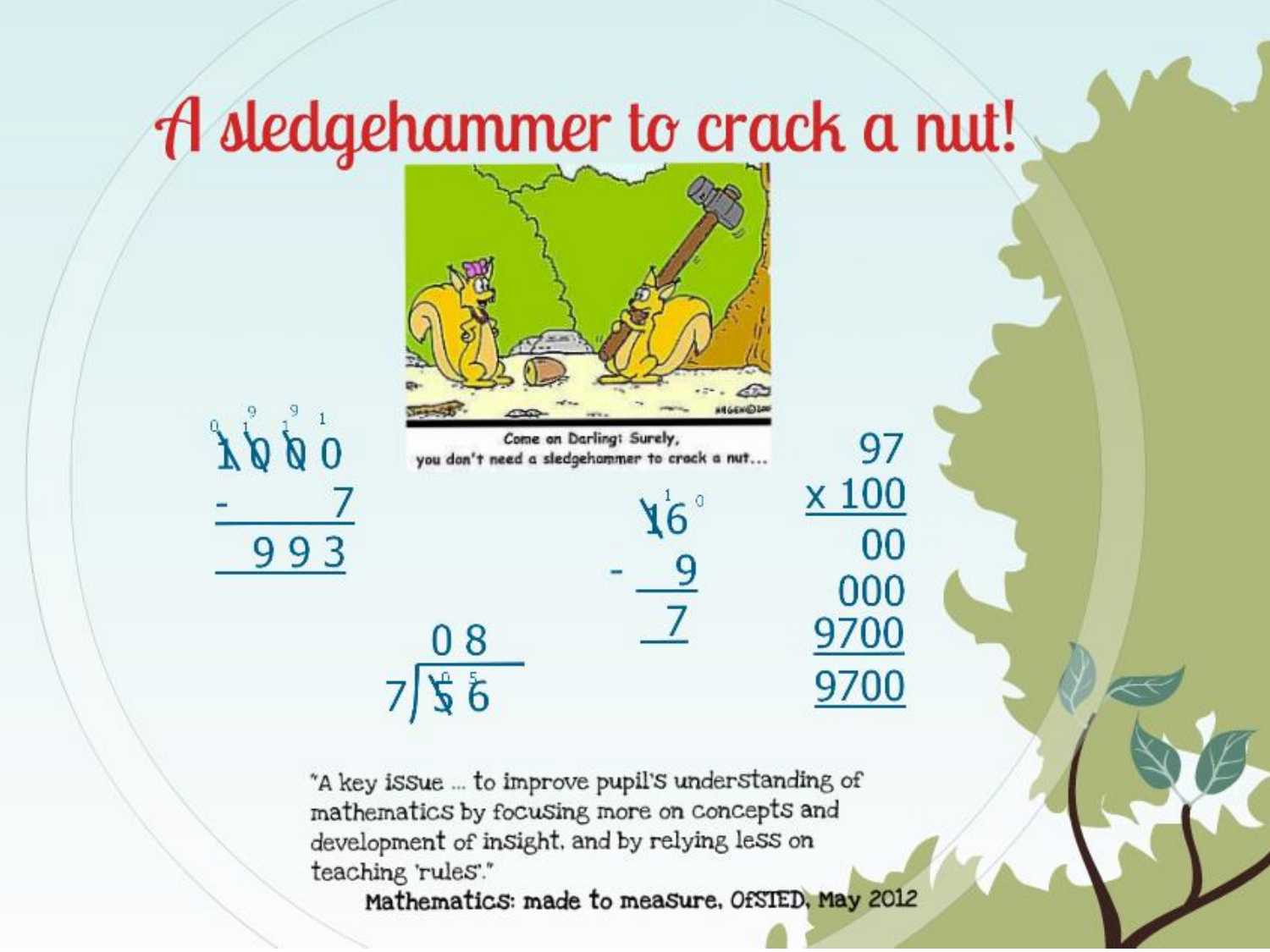## Flexibility Fluency and mental strategies

- Don't just stick to a method
- Which of these can be done in our head?
- 8072-7989 8541-3876 • 6483-3998 5570-2568 • 7653-3768 9103-8975
- 6340-1339 8652-4995
- Lots of examples for all operations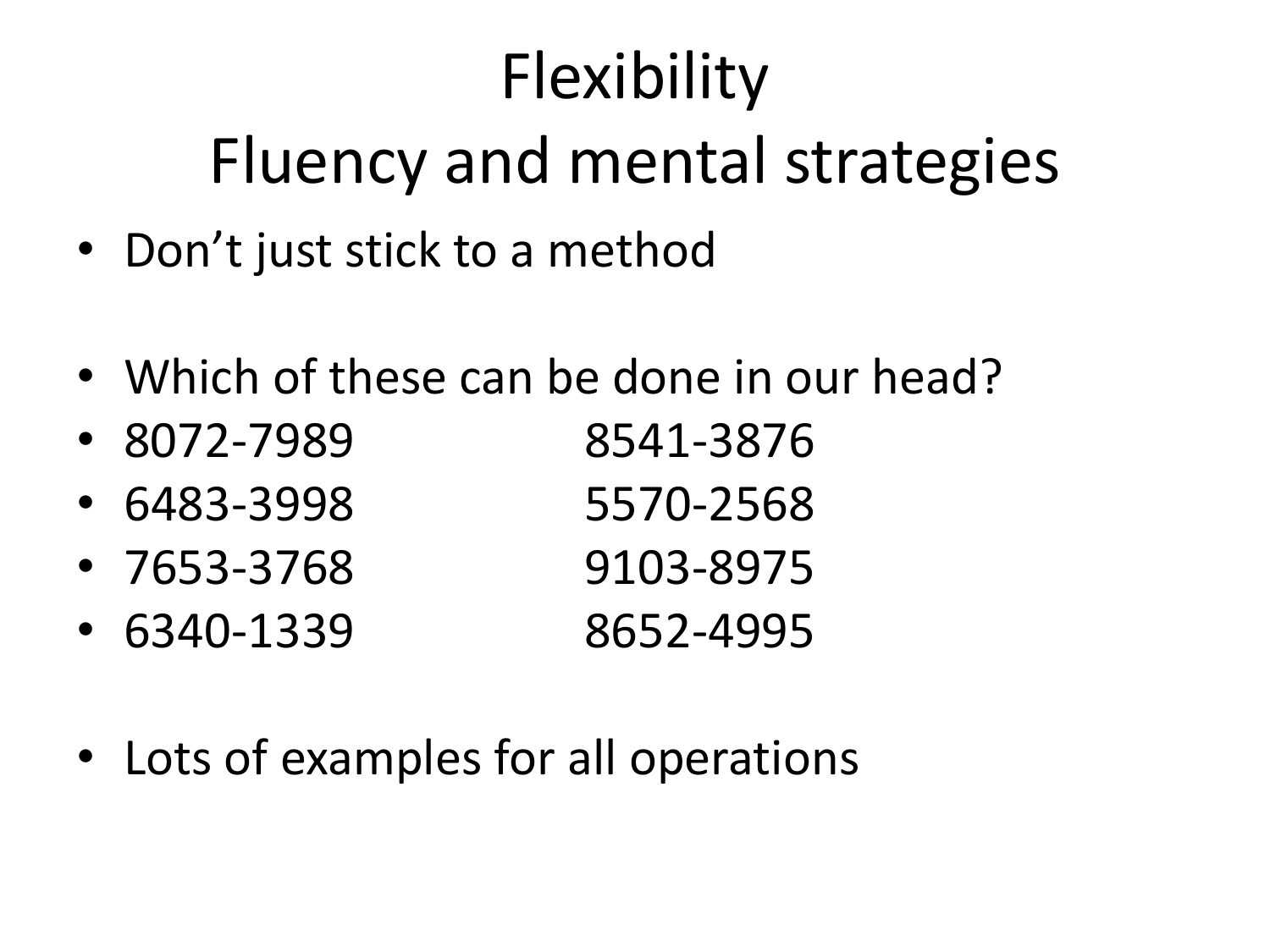### KS1 and 2 tests

- KS1 14 out of the 25 available marks are addition and subtraction in some form but the different presentations of questions mean that children have to use different strategies
- KS1 7 marks available for division and fractions
- KS2 key more focus on fluency with all 4 operations, efficient strategies, flexibility (questions are presented in different formats
- KS2 use of place value changes, decimals, fractions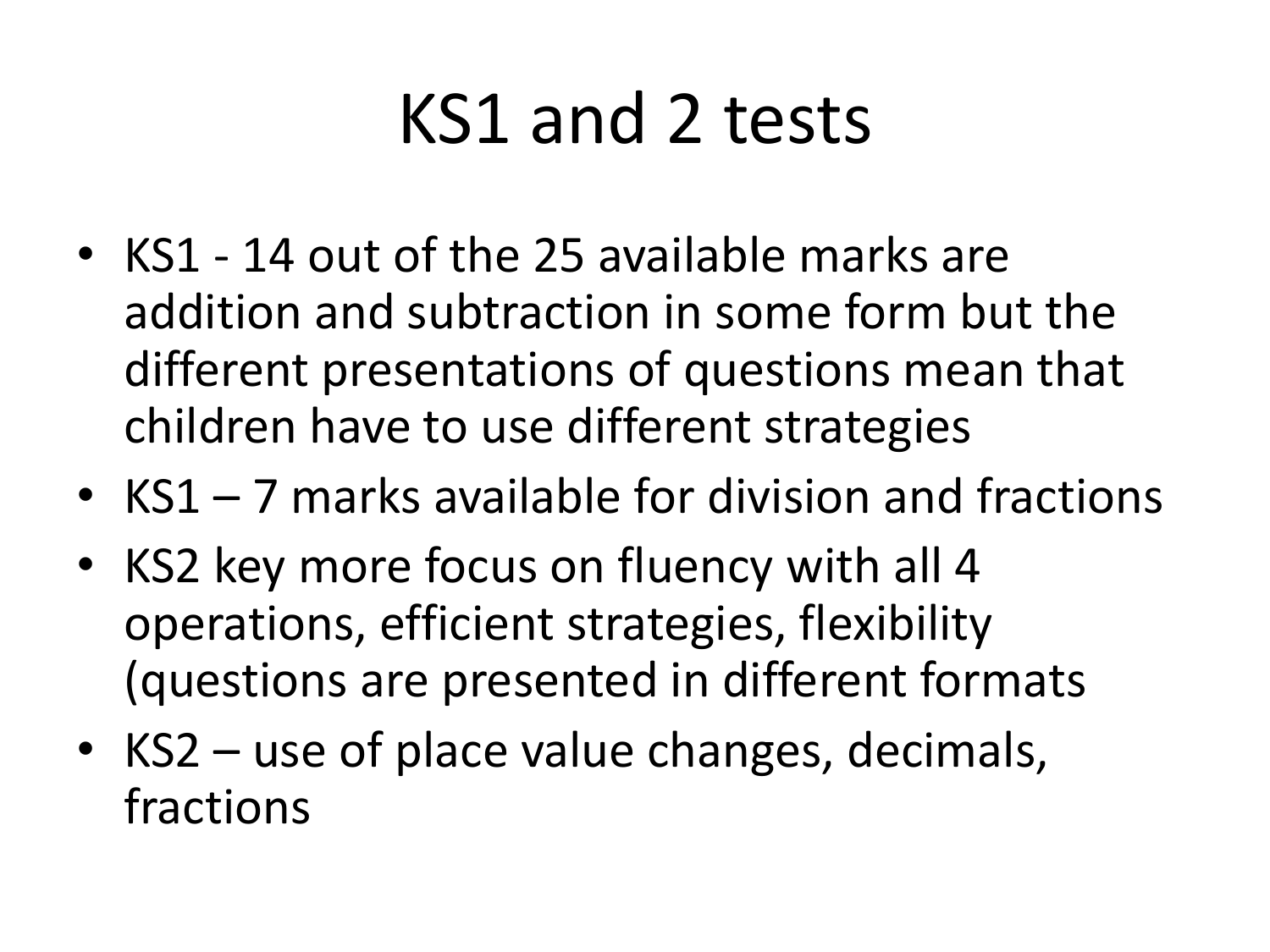#### What can I do at home to support?

Parents are a child's first and most enduring educators, and their influence cannot be overestimated. Parents should be at the centre of any plan to improve children's outcomes, starting with the early years and continuing right through schooling.

Williams, P. Independent Review of Mathematics Teaching in Early Years Settings and Primary Schools: final report DCSF, 2008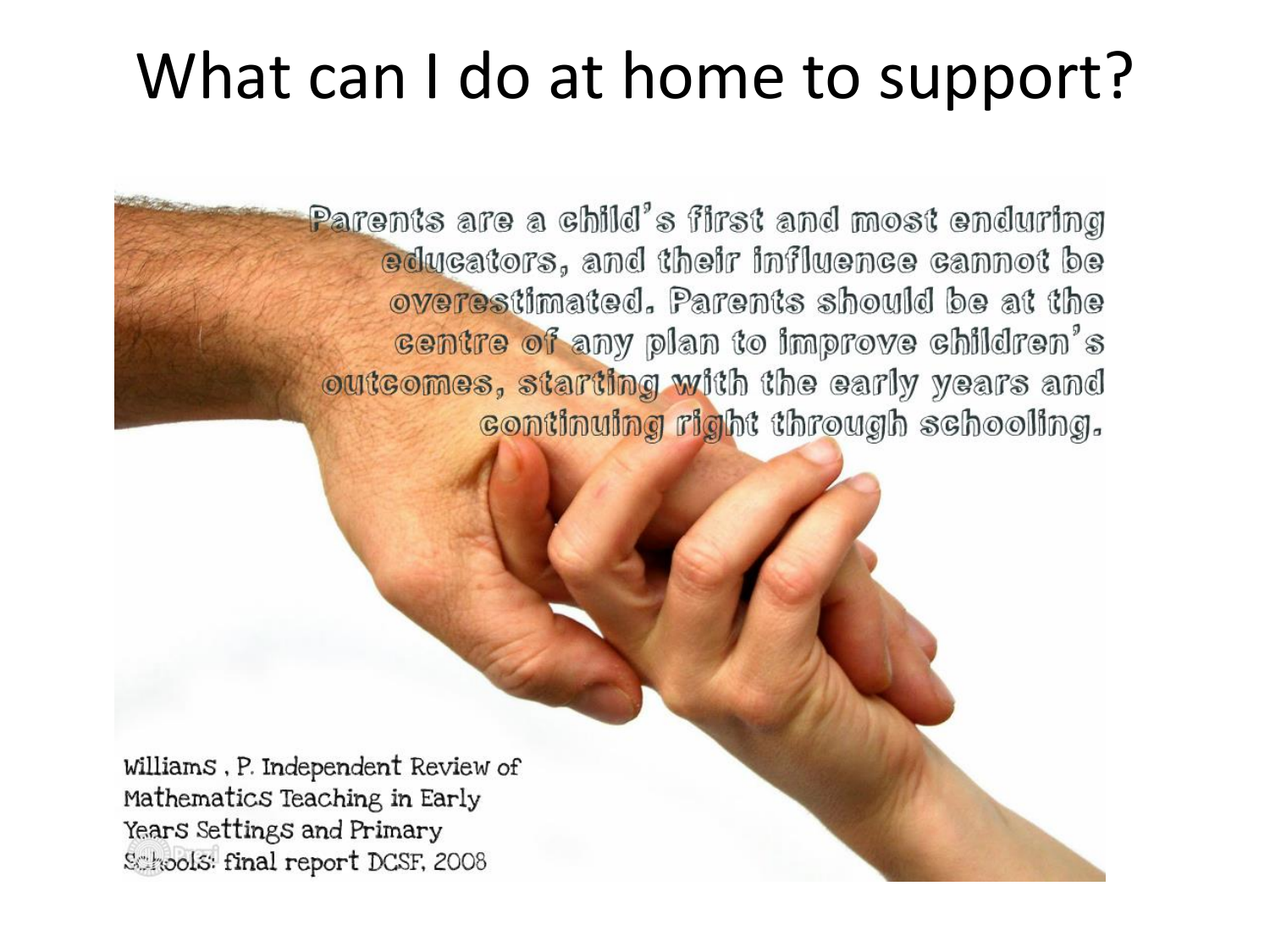#### Parental dos

#### o Have a positive attitude to maths!

o Talk maths with your child... e.g. "How much change will I get from...?", "Can you see five rectangles around us?", "How many...?"

o Involve children when taking measurements or weighing items

o Take note of numbers in real life e.g. telephone numbers, bus numbers. lottery numbers etc.

o Give children opportunities to use money to shop, check change etc

o Talking about the mathematics in sport e.g.. How many points does your favourite team need to catch the next team in the division?

o Challenge with mental arithmetic questions. o Encourage quick recall of times table facts (flash cards). o Learn and Show card and number tricks. o Look at number puzzles/challenges from newspapers. o Play number games

o Enable concentration: does your child get enough sleep?

o Share strategies and methods (allow child to be the expert) o When helping your child calculate, use the method that the child has been taught. o Numbers such as 10, 100, 1000 will be called Landmark Numbers.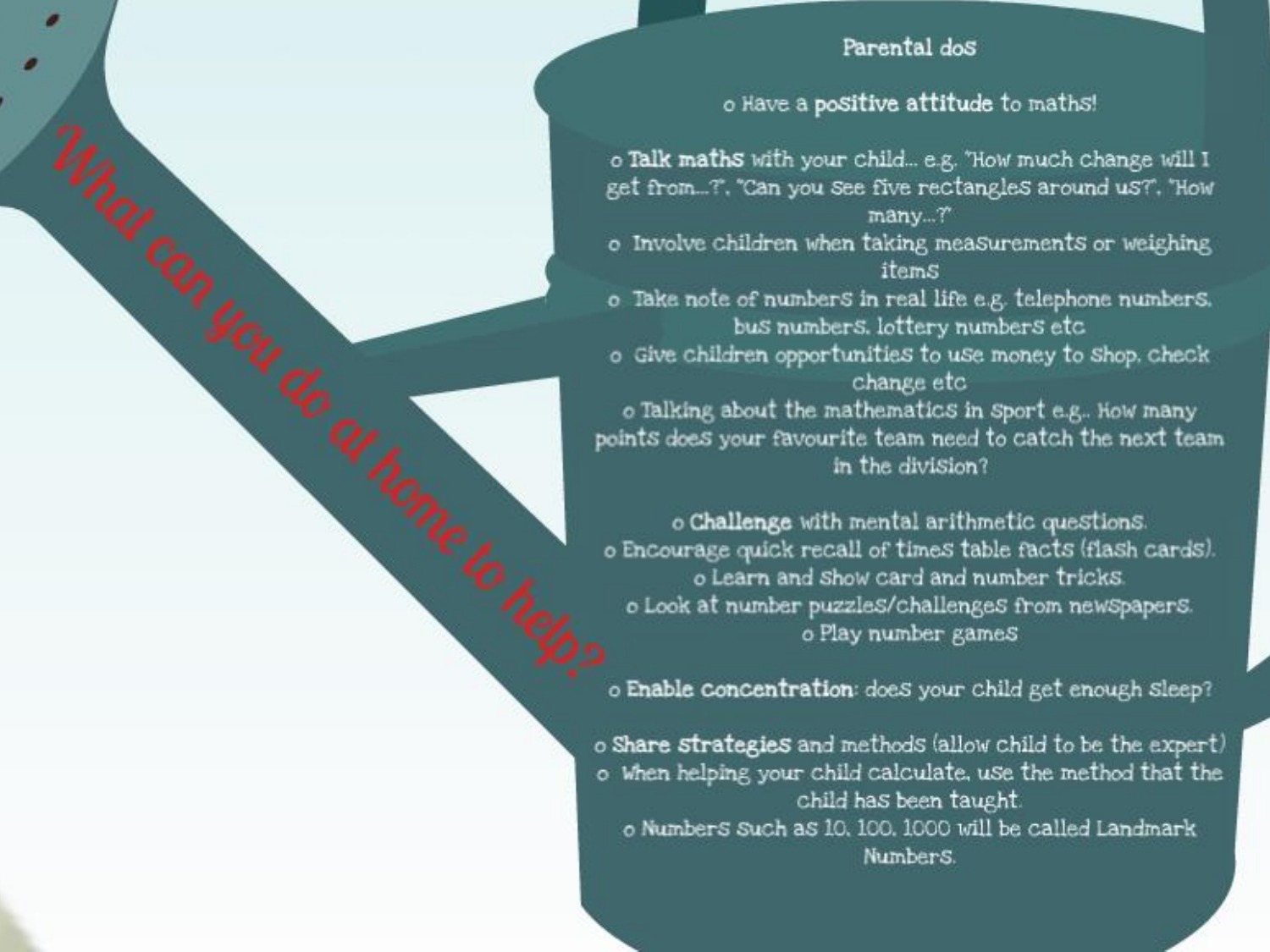#### What shouldn't I do?

#### Parental don'ts

We all want the best for our children and are enthusiastic about helping them. The following is a list of things that will not help your child in the long run. Please don't teach your child the following things;

o Please do not teach your child a method that is 'out of order' developmentally. Your child will be taught the appropriate method at school and this will be the method they will need to use for their homework. o Please do not teach your child a different method to the methods used in school unless you have discussed it with the class teacher beforehand. o The decimal point never moves! o We do not just add a zero' when multiplying by 10 - adding 0 changes nothing!

o We do not do sums. Sum is another word for addition and not a general term for calculations.

o We encourage children to keep all work, even if it is wrong or a practice. Please do not rub out and start again a mistakes are the bedrock of learning and, as such, should be celebrated as part of the learning journey.

AN ANTA